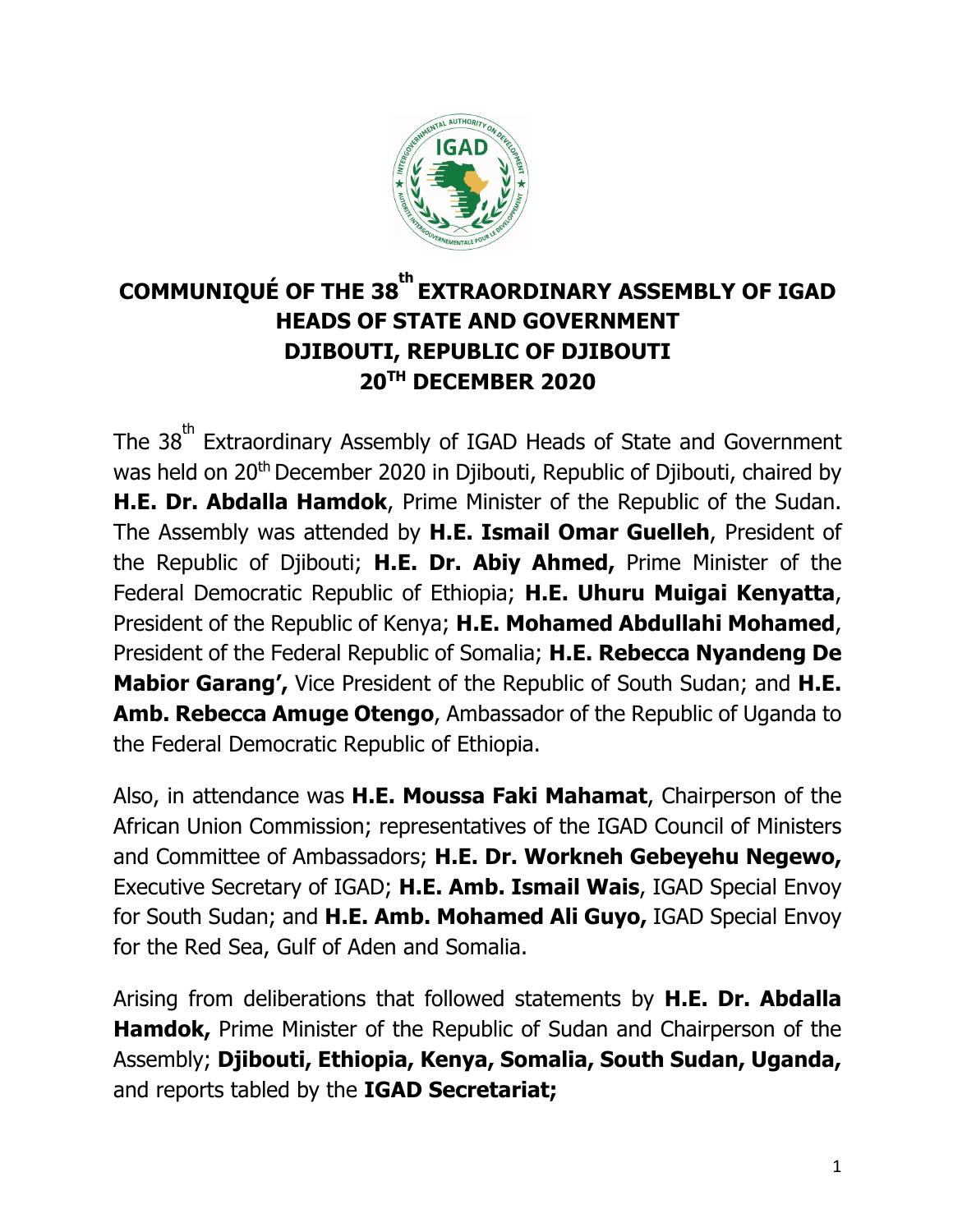# **The Assembly**,

### **On Sudan**

- 1. **Commended** the people and government of Sudan on the 2nd anniversary of the popular revolution and appreciated the progress made so far in the democratic transition of Sudan;
- 2. **Congratulated** the people and Government of Sudan and the peace process parties on the signing of the Juba Peace Agreement on 3rd October 2020, and **urged** the Parties to faithfully and fully implement the provisions of the Agreement; and in relation to this **appreciated and applauded** the exemplary role of the Government of South Sudan in hosting and successfully mediating the peace talks;
- 3. **Called upon** the Government of the Sudan and other parties to establish the Transitional Legislative Council without further delay;
- 4. **Further congratulated** the people and Government of Sudan for being de-listed from the US 'list of state sponsors of terrorism', enabling Sudan to access development credit from international financing institutions and paving the way to economic recovery and development, and **Appealed** for the cancellation of Sudan's debt to accelerate this process;

#### **On South Sudan**

5. **Congratulated** the Revitalized Transitional Government of National Unity (R-TGoNU) and the Parties for the commendable progress made in the implementation of the Revitalized Agreement on the Resolution of the Conflict in the Republic of South Sudan (R-ARCSS);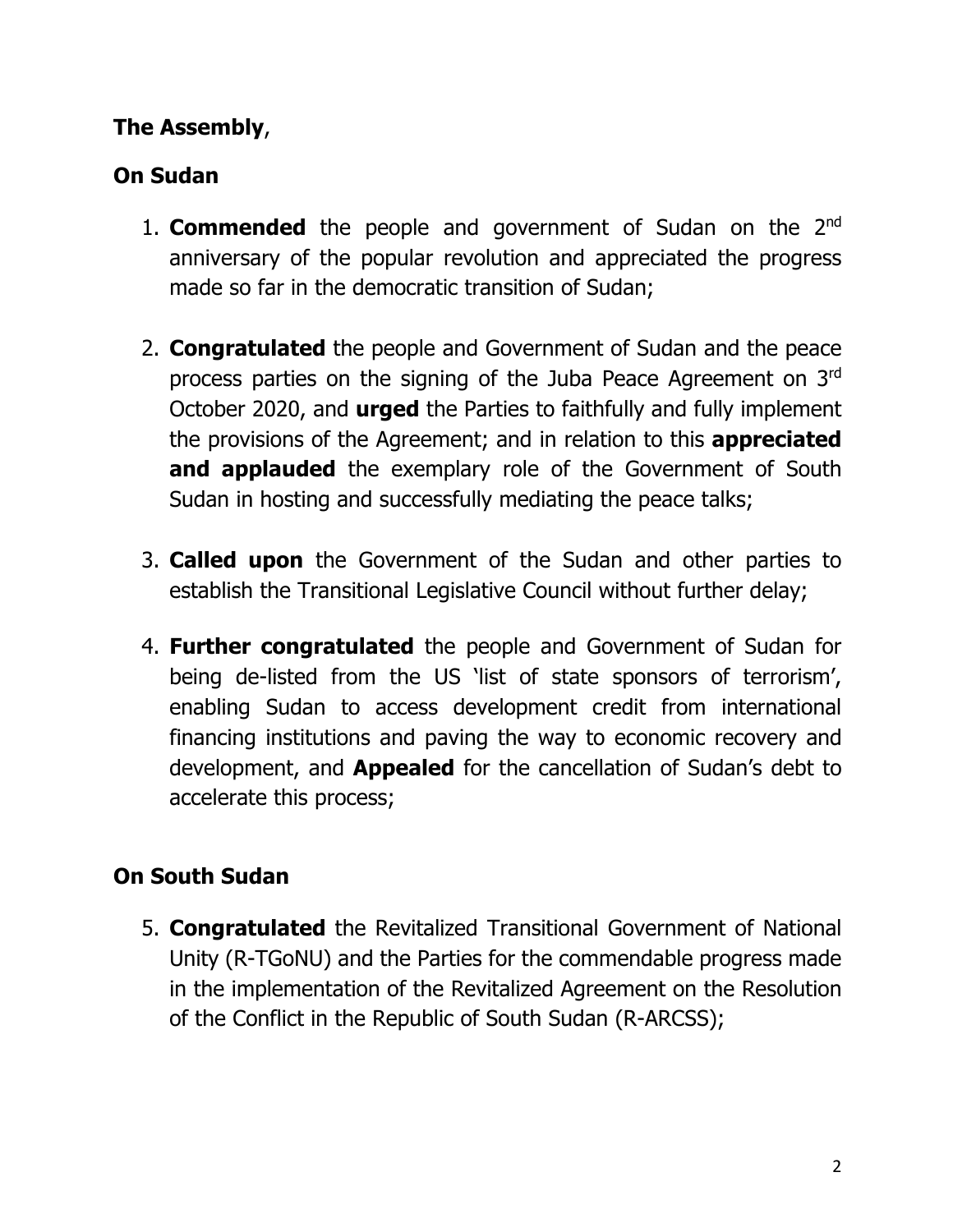- 6. **Recognized and applauded** the progress made in the formation of state and local government structures, in particular the appointment of nine out of the ten State Governors, as well as the agreement on the allocation of positions at the State and Local levels; and **Called for** the expeditious conclusion of the remaining appointment;
- 7. **Appreciated** the resumption of the peace talks between the Revitalized Transitional Government of National Unity (R-TGoNU) and the South Sudan Opposition Movements Alliance (SSOMA) and **commended** the R-TGoNU and SSOMA for their commitment to the Cessation of Hostilities Agreement of 21<sup>st</sup> December 2017;
- 8. **Acknowledged** the milestones achieved through the Rome Initiative towards engaging the non-signatory groups to the peace process in South Sudan and the need to bring the talks and the negotiating parties closer to the people of South Sudan;
- 9. **Underscored** that currently there are no travel restrictions of any kind imposed by IGAD on the First Vice President of the Republic of South Sudan, Dr. Riek Machar Teny;

# **On Ethiopia,**

- 10. **Received** a briefing by H.E. Dr. Abiy Ahmed Ali, Prime Minister of Ethiopia on the operation in the Tigray region, and **Reaffirmed** the primacy of constitutional order, stability and unity of the Federal Democratic Republic of Ethiopia;
- 11. **Welcomed** the agreement of 29<sup>th</sup> November 2020 allowing "unimpeded, sustained and secure access" for humanitarian support;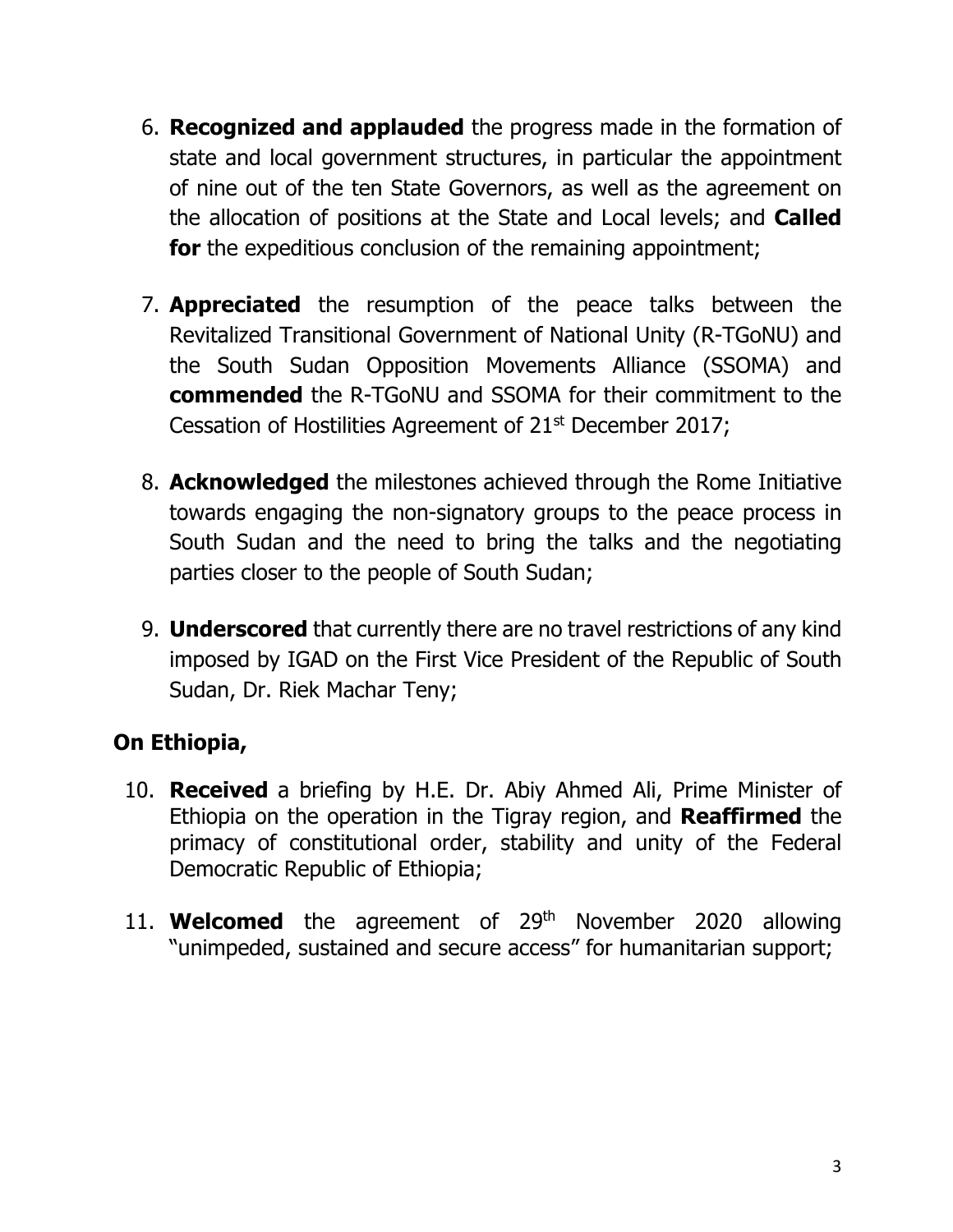# **On Somalia**

- 13. **Noted** the preparations Somalia is making for federal elections in February 2021 and to this end, **welcomed** the Somali-led and Somaliowned 17th September 2020 Agreement and the Protocols signed between the Federal Government and the Federal Member States' leaders;
- 14. **Further noting** the importance of implementing the Agreement, **called upon** the Federal Government, Federal Member States and other stakeholders to resolve any electoral management disputes through confidence and consensus-building in a manner that respects the spirit of the Dhusamareb process and the Agreement of 17<sup>th</sup> September 2020 on the revised election model as well as implementation protocols, so that timely elections embraced by the Somalia people can take place;
- 15. **Appreciated** the efforts and milestones registered by Somalia Security Forces with the support of AMISOM in containing and combatting Al Shabab;
- 16. **Commended** the resumption of the talks between the Federal Republic of Somalia and Somaliland, and **appreciated** the role of regional leaders and the region in hosting and facilitating the talks;

#### **On the COVID-19 Pandemic**

17. **Thanked** the European Union for the swift, timely and generous support to the IGAD Regional Response Strategy to COVID-19 with particular focus on vulnerable populations in cross border areas, trade points, migration centers, refugee camps and host communities;